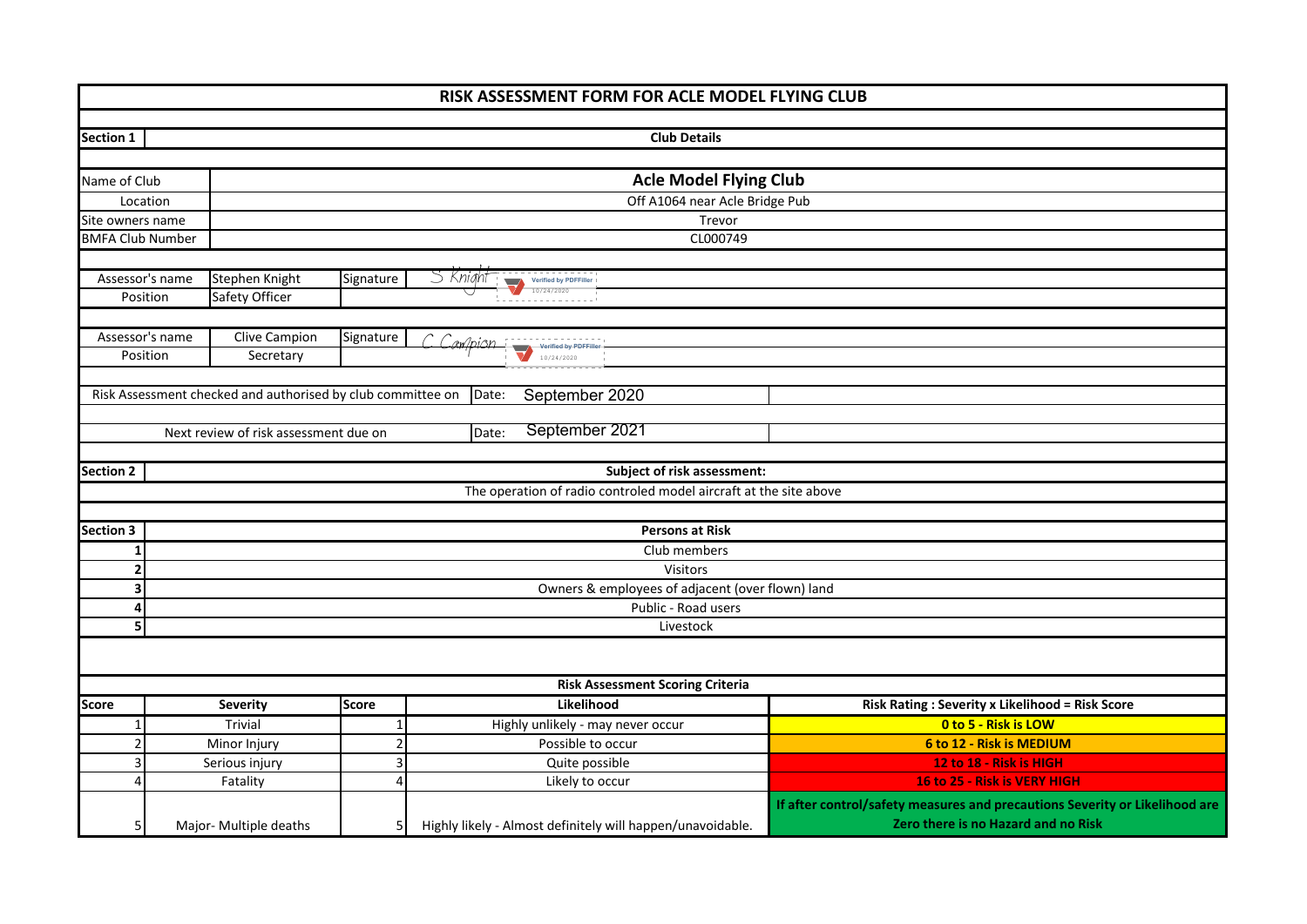| <b>Relevant club three word locations are:</b> |                                     |  |  |  |  |  |  |  |  |
|------------------------------------------------|-------------------------------------|--|--|--|--|--|--|--|--|
|                                                |                                     |  |  |  |  |  |  |  |  |
| <b>Field Entrance:</b>                         | <b>Scaffold.Quantity.Lame</b>       |  |  |  |  |  |  |  |  |
|                                                |                                     |  |  |  |  |  |  |  |  |
| <b>Field Shelter:</b>                          | <b>Model.Footpath.Honestly</b>      |  |  |  |  |  |  |  |  |
|                                                |                                     |  |  |  |  |  |  |  |  |
| <b>Middle of the field:</b>                    | <b>Insects.Slippery.Miss</b>        |  |  |  |  |  |  |  |  |
|                                                |                                     |  |  |  |  |  |  |  |  |
| <b>Equipment/Tractor Shed:</b>                 | <b>Recliner.Rots.Index</b>          |  |  |  |  |  |  |  |  |
|                                                |                                     |  |  |  |  |  |  |  |  |
| <b>South Drain Bridge:</b>                     | Divorcing.Raves.Anchorman           |  |  |  |  |  |  |  |  |
|                                                |                                     |  |  |  |  |  |  |  |  |
| <b>North Drain Bridge:</b>                     | <b>Twins.Configure.Less</b>         |  |  |  |  |  |  |  |  |
|                                                |                                     |  |  |  |  |  |  |  |  |
| <b>Main Drain Bridge:</b>                      | <b>Mastering.Regrowth.Condition</b> |  |  |  |  |  |  |  |  |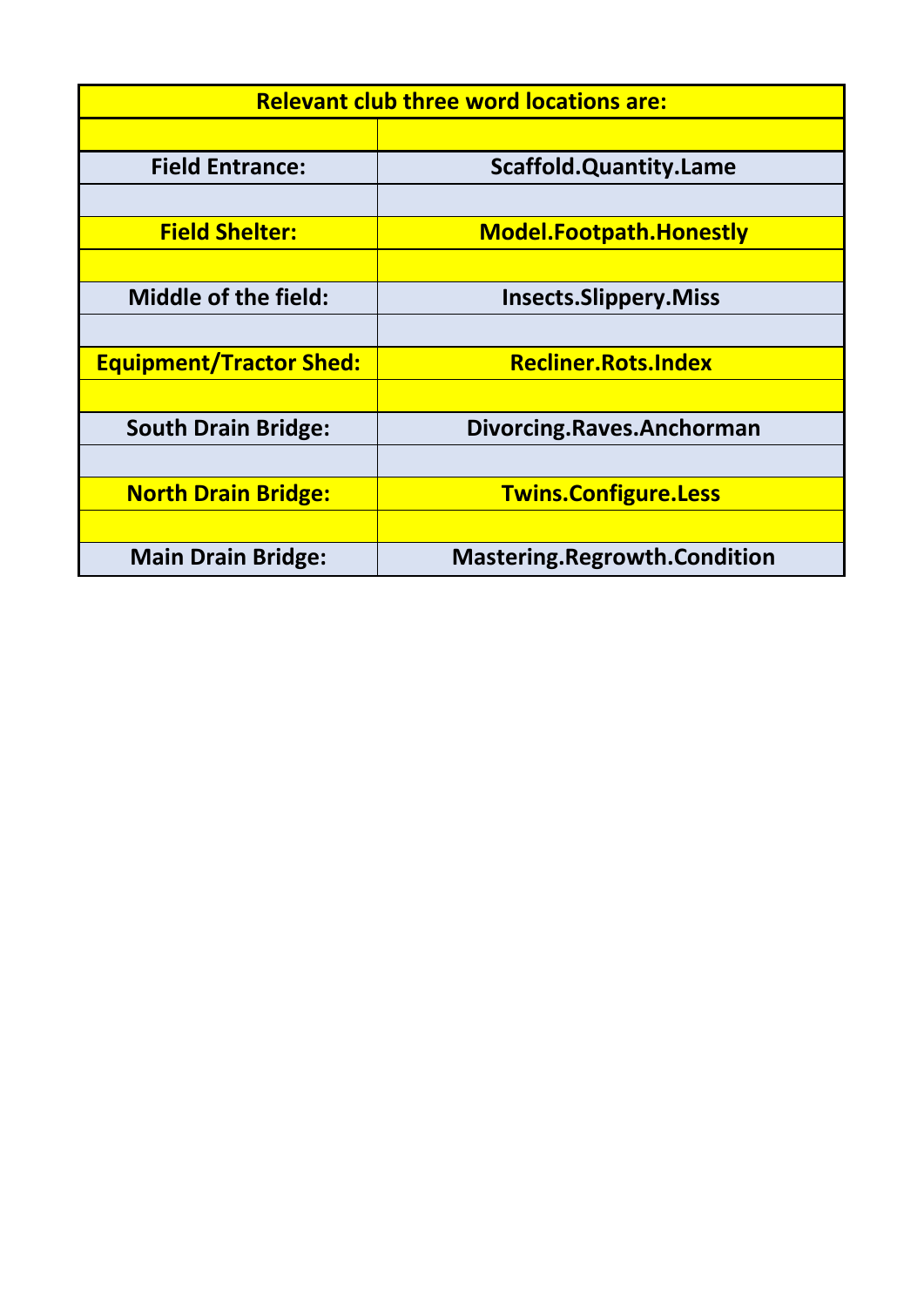|       | <b>Section 4: RISK ASSESSMENT</b>                                                  |                                                                                                                                                                                                                                                                                                                                                                                                                                                                                                                                                                                                                                                                                                                                                                                                                                                                                                                                                                                                                                                                                                                                                                                                                                                                                                                                                                                                                                                                                                                                                                                                                                                                                                                                                                                                                                                                                                                                                                                                                                                                        |                 |                                                                 |          |            |  |                                  |  |  |
|-------|------------------------------------------------------------------------------------|------------------------------------------------------------------------------------------------------------------------------------------------------------------------------------------------------------------------------------------------------------------------------------------------------------------------------------------------------------------------------------------------------------------------------------------------------------------------------------------------------------------------------------------------------------------------------------------------------------------------------------------------------------------------------------------------------------------------------------------------------------------------------------------------------------------------------------------------------------------------------------------------------------------------------------------------------------------------------------------------------------------------------------------------------------------------------------------------------------------------------------------------------------------------------------------------------------------------------------------------------------------------------------------------------------------------------------------------------------------------------------------------------------------------------------------------------------------------------------------------------------------------------------------------------------------------------------------------------------------------------------------------------------------------------------------------------------------------------------------------------------------------------------------------------------------------------------------------------------------------------------------------------------------------------------------------------------------------------------------------------------------------------------------------------------------------|-----------------|-----------------------------------------------------------------|----------|------------|--|----------------------------------|--|--|
|       |                                                                                    |                                                                                                                                                                                                                                                                                                                                                                                                                                                                                                                                                                                                                                                                                                                                                                                                                                                                                                                                                                                                                                                                                                                                                                                                                                                                                                                                                                                                                                                                                                                                                                                                                                                                                                                                                                                                                                                                                                                                                                                                                                                                        |                 |                                                                 |          |            |  |                                  |  |  |
| ID    | Hazard                                                                             | <b>Control Measures</b>                                                                                                                                                                                                                                                                                                                                                                                                                                                                                                                                                                                                                                                                                                                                                                                                                                                                                                                                                                                                                                                                                                                                                                                                                                                                                                                                                                                                                                                                                                                                                                                                                                                                                                                                                                                                                                                                                                                                                                                                                                                | Who             | <b>Residual Risks</b>                                           | Severity | Likelyhood |  | Risk value ALARP STATUS Comments |  |  |
|       | Persons accessing the flying field<br>whilst flying is in progress                 | Access:<br>. The AMFC flying field is on privately owned land with access for members, visitors accompanied by members, landowner<br>and farm workers only.<br>• Access is via an unmade track along and across a grass field to the field shelter (Approx 400m).<br>Club rules:<br>. Ilying area is clearly defined in the club rules.<br>. Bours of operation are clearly defined in the club rules.<br>. Discipline for controlling access onto the approach, landing and take-off strip.<br>. No access to field without confirmation from all active pilots that it is safe to do so.<br>. Mhen flying is in progress pilots only allowed on field for purpose of recovering an aircraft or taking off and must obtain                                                                                                                                                                                                                                                                                                                                                                                                                                                                                                                                                                                                                                                                                                                                                                                                                                                                                                                                                                                                                                                                                                                                                                                                                                                                                                                                            |                 |                                                                 |          |            |  |                                  |  |  |
|       | 1.1 Injury or death of club members due<br>to impact or collision from an aircraft | permission from all other active pilots before doing so.<br>. Merbal confirmation to flying pilots when entering and leaving the flying area.<br>.Dver flying the car parking area, field shelter and active pits area and pilot box is not permitted.<br>.Dver flying vehicles on the approach track from the road is to be avoided.<br>. Emit to the number of fixed wing model aircraft flying at one time being three plus one trainee under instruction.<br>. No fixed wing aircraft are permitted to fly whilst a helicopter is flying.<br>Geography of the site:<br>. The site is a strip field 40m wide running SE to NW and bounded by drainage dykes on each side and at the NW end.<br>. Wooden pedestrian bridges have been constructed to allow access over each of the dykes to the adjacent farm land.<br>. Access is from the A1064 to the SE via an unmade track along and across a grass field to the field shelter.<br>. The only structures on the site are the club field shelter, a storage shed and privy located at the SE end of the landing strip<br>offset on the south side of the flight line. There is also a storage shed for the grounds maintenance equipment and machinery<br>at the NW end of the field.<br>. Parking area is laid out to the SE of the field shelter also on the south side of the flight line.<br>. The field is set out with 4 pits areas each with its own pilot box area. Members select the most appropriate pits area<br>dependent on the prevailing conditions, wind direction and position/transit of the sun for the time of day.<br>. Main takeoff/landing runway is SE-NW and can be used in either direction to suit wind direction.<br>• Secondary takeoff/landing direction is SW-NE as a cross field direction and can be used in either direction to suit wind                                                                                                                                                                                                                                     | <b>Members</b>  | <b>Members not following</b><br>club rules                      |          |            |  | 8 ALARP                          |  |  |
|       |                                                                                    | direction<br>. The main flying area is to the north of the landing strip and the two pits areas on the south side of the field are most<br>commonly used as they allow clear view of the field and the flying area whilst the pilots stand with their backs to the sun.<br>•The pits and Pilot Box Areas (PBA) are demarcated by grass "eyebrows" of a height maintained to prevent most model<br>aircraft taxiing into the area.<br>. The active pilot box is marked by a flag on the edge of the eyebrow and this defines the demarcation between pits area and<br>pilot box area. To ensure good communication between all pilots.<br><b>Competence of pilots:</b><br>. All pilots are assessed for competence before being allowed to fly.<br>. Only pilots who have a Club A or a BMFA A certificate or higher are permitted to fly without supervision.<br>. Qualified Pilots new to the site are not permitted to fly until they have been familiarised with the site and have satisfied the<br>inducting member that they fully understand and will comply with the club rules and operating procedures for flying safely at<br>this site.<br>•Trainees are supervised at all times when preparing to fly and when flying under buddy box control by a club approved<br>instructor.<br>Pre-flight checks:<br>• Plach pilot is responsible for checking that his/her aircraft is airworthy and safe to fly under his/her control including battery<br>charge status and radio range check.<br>. Trainee pilots are supervised by their instructor<br><b>Aerobatics:</b><br>. Ilub rules: Aerobatics shall be performed at a safe distance.<br>· Aerobatics to be practised over the adjacent field and away from the pilot box.<br>Limit to size of aircraft:<br>• Aircraft over 100" (2.54m) and/or weighing more than 7kg may only be flown at this siteby pilots holding a BMFA "B"<br>Certificate.<br>Restriction on Jet engines:<br>. Et or turbine powered aircraft are only permitted to be flown at this site by pilots holding a BMFA "B" Certificate. | Members         | Loss of control due to<br>equipment failure                     |          |            |  | 8 ALARP                          |  |  |
| 1.2.1 | Injury or death of visitors due to<br>impact or collision from an aircraft         | Club rules: No more than 2 visitors per member at any time. The member bringing the visitor(s) is responsible for ensuring<br>they comply with the club rules for safe use of the field and that they do not enter the flying area.                                                                                                                                                                                                                                                                                                                                                                                                                                                                                                                                                                                                                                                                                                                                                                                                                                                                                                                                                                                                                                                                                                                                                                                                                                                                                                                                                                                                                                                                                                                                                                                                                                                                                                                                                                                                                                    | <b>Visitors</b> | Visitor is not kept under<br>control, or ignores<br>instruction |          |            |  | 8 ALARP                          |  |  |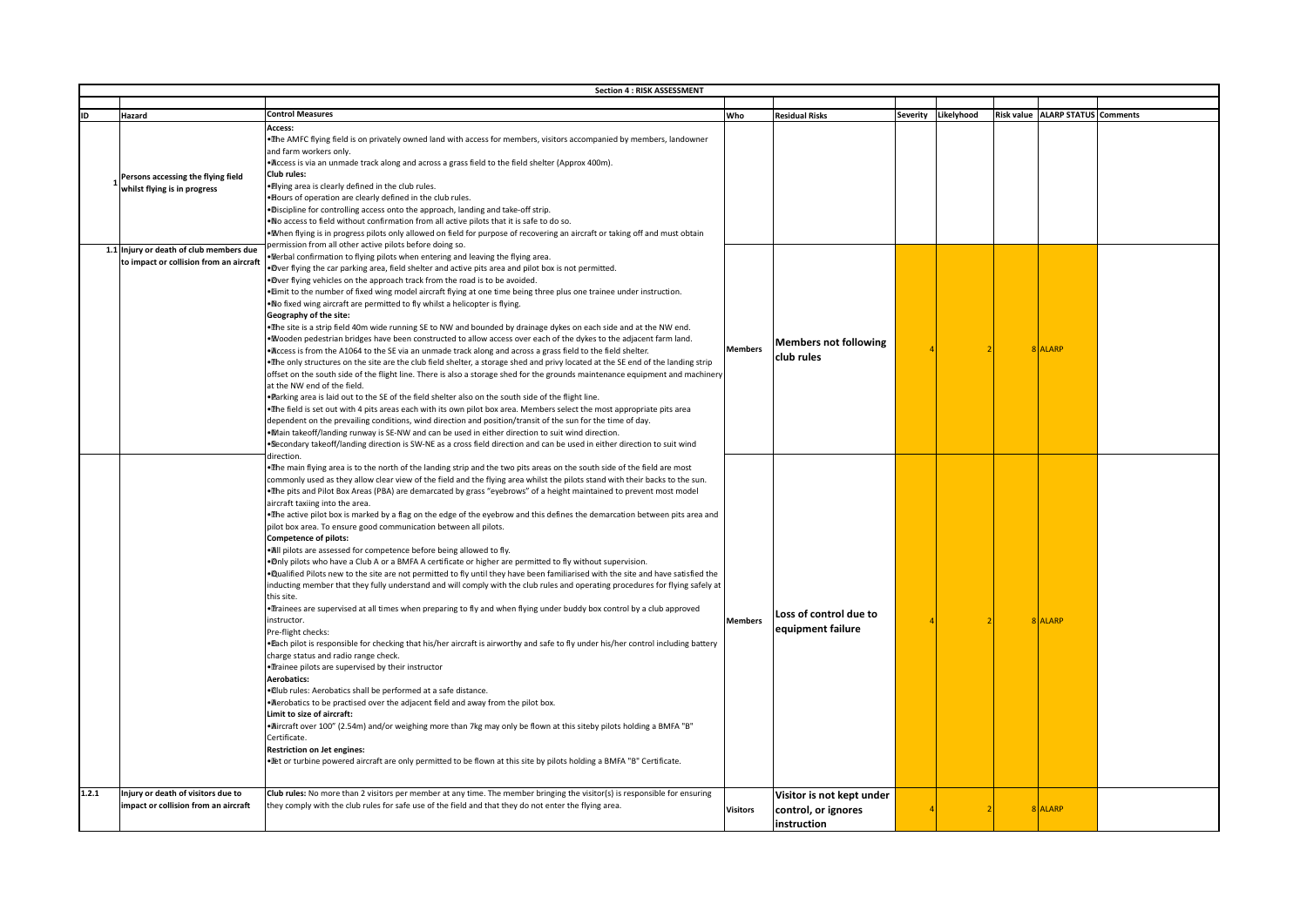| 1.2.2 | Injury or death of visitors - Children<br>and/or vulnerable adults due to any<br>circumstance including impact or<br>collision from an aircraft | Young Children or vulnerable adults only permitted at the field if accompanied by an adult who can provide dedicated<br>supervision : Not a pilot intending to fly. Junior members (Age limit??) and "capable" vulnerable adult members are<br>encouraged on the basis that they are supervised in all aspects of conduct and discipline on the field and in safe handling and<br>flying of model aircraft whilst under close supervision as appropriate to their level of competence.                                                                                                                                                                                                                                                                                                                                                                                                                                                                                                                                                                         | <b>Visitors;</b><br>Children &<br>vulnerable<br>adults           | Accidents still possible under<br>close supervision. Dedicated<br>instruction and supervison<br>required appropriate to the<br>individual's capabilities and level<br>of engagement. |          |                     | 8 ALARP                          | Members should only bring<br>children or vulnerable adults to<br>the field if they are capable of<br>engaging with the sport.<br>Leaving them in the car or to<br>their own devices on the field<br>without supervision is not be<br>permitted. This would result in a<br><b>HIGH risk score!</b> |
|-------|-------------------------------------------------------------------------------------------------------------------------------------------------|----------------------------------------------------------------------------------------------------------------------------------------------------------------------------------------------------------------------------------------------------------------------------------------------------------------------------------------------------------------------------------------------------------------------------------------------------------------------------------------------------------------------------------------------------------------------------------------------------------------------------------------------------------------------------------------------------------------------------------------------------------------------------------------------------------------------------------------------------------------------------------------------------------------------------------------------------------------------------------------------------------------------------------------------------------------|------------------------------------------------------------------|--------------------------------------------------------------------------------------------------------------------------------------------------------------------------------------|----------|---------------------|----------------------------------|---------------------------------------------------------------------------------------------------------------------------------------------------------------------------------------------------------------------------------------------------------------------------------------------------|
| 1.3   | Injury, death or damage to people,<br>vehicles, livestock or machinery on<br>the overflown adjacent land.                                       | Club rules: AMFC has permission to overfly the adjacent privately owned land and has clearly defined flying zones outside<br>which flying is not permitted. Do not over fly people or vehicles accessing the adjacent land and actively avoid them.                                                                                                                                                                                                                                                                                                                                                                                                                                                                                                                                                                                                                                                                                                                                                                                                            | Owners &<br>employees                                            | Loss of control due to<br>equipment failure                                                                                                                                          |          |                     | 4 ALARP                          |                                                                                                                                                                                                                                                                                                   |
|       |                                                                                                                                                 |                                                                                                                                                                                                                                                                                                                                                                                                                                                                                                                                                                                                                                                                                                                                                                                                                                                                                                                                                                                                                                                                | of adjacent<br>land                                              | Lack of visibility due to crops,<br>livestock or vegitation especially<br>to furthest extent of flying zone.                                                                         |          |                     | 4 ALARP                          |                                                                                                                                                                                                                                                                                                   |
|       | 1.4 Hitting people or vehicles on the<br>1064 roadway.                                                                                          | Club rules: Flying over the A1064 is not permitted. The A1064 is outside of the permitted flying area. Avoid over flying<br>vehicles approaching or departing on the access track.                                                                                                                                                                                                                                                                                                                                                                                                                                                                                                                                                                                                                                                                                                                                                                                                                                                                             | Public -<br>Road users                                           | Loss of control due to<br>equipment failure                                                                                                                                          |          |                     | 4 ALARP                          |                                                                                                                                                                                                                                                                                                   |
|       | 1.5 Unplanned access by non-members                                                                                                             | Members present meet and greet any unknown visitors and ensure they stay safe.                                                                                                                                                                                                                                                                                                                                                                                                                                                                                                                                                                                                                                                                                                                                                                                                                                                                                                                                                                                 | <b>Public-Non</b><br>members                                     | uninvited non-member enters<br>flying area whilst aircraft are<br>flying.                                                                                                            |          |                     | 4 ALARP                          | General warning sign -Beware<br>RC model aircraft fly on this site<br>enter at your own risk.                                                                                                                                                                                                     |
|       | 1.6 Collision with Full Size Aircraft<br>including aircraft in the Norwich<br>light aircraft flying benneath it.                                | CAA regulations prevent flying model aircraft above 400ft or 120m. The club is affiliated to the BMFA and as such has<br>exemption to allow members to operate "conventionally piloted" model aircraft (not including multi-rotors) of less than 7kg<br>Airport control area above 1500ft and above 400m. In this case maximum altitude is 1500ft due to Norwich airport control area restrictions. Conventionally piloted<br>model aircraft (not including multi-rotors) of less than 3.5kg are permitted to fly up to 1000ft when flown using first person<br>View with a "Competent Observer". Club rules require members to keep a look out for full size aircraft and to take avoiding<br>action to avoid near miss or collission situations should full size aircraft fly into/through our flying area. Good practice is to<br>return to the 400ft altitude limit if commercial aircraft using the airport are flying over or to land at the earliest opportunity if<br>ow flying light aircraft are in or approaching the club's permitted flying area. | Public - Full<br>size Aircraft                                   | ly away/out of control aircraft                                                                                                                                                      |          |                     | 5 ALARP                          | Actual likelihood of a collission<br>with aircraft in the airport<br>control area is extremly low -<br>approching 0 (Zero). Likelihood<br>of light aircraft flying illegally<br>below the 500ft low flying limit<br>is still very low and incredibly<br>unlikely.                                 |
| ID    |                                                                                                                                                 | <b>Control Measures</b>                                                                                                                                                                                                                                                                                                                                                                                                                                                                                                                                                                                                                                                                                                                                                                                                                                                                                                                                                                                                                                        |                                                                  |                                                                                                                                                                                      |          |                     |                                  |                                                                                                                                                                                                                                                                                                   |
|       | Hazard                                                                                                                                          |                                                                                                                                                                                                                                                                                                                                                                                                                                                                                                                                                                                                                                                                                                                                                                                                                                                                                                                                                                                                                                                                | Who                                                              | <b>Residual Risks</b>                                                                                                                                                                | Severity | Likelyhood          | Risk value ALARP STATUS Comments |                                                                                                                                                                                                                                                                                                   |
|       | 2 Persons accessing the field whilst<br>model aircraft are being ground run<br>for pre-flight checks                                            | Members are responsible for ensuring;<br>• Their models are set up and effectively restrained for ground running prior to starting them.<br>. That where possible radio control failsafe features are enabled and active to prevent uncontrolled operation of their aircraft Member or<br>in the event of a loss of signal or inadvertent deselection or switching of control signal.<br>•The danger area in front the aircraft is clear of other people both at time of starting and during any test running.                                                                                                                                                                                                                                                                                                                                                                                                                                                                                                                                                 | <b>Visitor</b>                                                   | Uncontrolled model released<br>accidentally whilst pointing at<br>somebody/people                                                                                                    |          |                     | 4 ALARP                          | Ensure strong emphasis is put<br>on ground handling and<br>restriant of models for static<br>running. First aid kit available<br>and clearly accessible in the                                                                                                                                    |
|       | 2.1 Injury to members including trainees<br>due to engines or motors being<br>statically run pre-flight air worthiness<br>checks.               | . Myhen test running engines or motors in the pitts aircraft must be restrained at all times and never left unattended.<br>Members may use set up tables provided or other means of restraint suitable to the aircraft in question and taking into<br>account its size, weight, power source (IC/Electric) and configuration (Propeller, helicopter rotor, multi-motors/IC engines, or<br>Electric Ducted Fan(EDF). In all cases the flight preparation tables or other restraint must be orientatedso that models are tail<br>on to the field. (Pointing directed towards the drainage ditch and adjacent field.)<br>Jets and turbines may only be flown at this site by pilots holding a BMFA "B" Certificate.<br>Aircraft of over 100" (2.54m) wingspan and/or weighing more than 7kg may only be flown at this site by pilots holding a                                                                                                                                                                                                                    | <b>Members</b><br>inc.<br><b>Trainees</b><br>and visitors        | Injury due to being<br>struck by rotating<br>propellor or rotor of a<br>static model during<br>ground testing.                                                                       |          |                     | 6 ALARP                          | field shelter.<br>Ensure strong emphasis is put<br>on ground handling and<br>restriant of models for static<br>running. First aid kit available<br>and clearly accessible in the<br>field shelter.                                                                                                |
|       | 2.2 Injury to member or visitor due to<br>inadequate restraint of aircraft during<br>ground testing of engines and motors.                      | <b>BMFA "B" Certificate.</b>                                                                                                                                                                                                                                                                                                                                                                                                                                                                                                                                                                                                                                                                                                                                                                                                                                                                                                                                                                                                                                   | <b>Member</b> or<br><b>Visitor</b>                               | Injury due to being struck by<br>rotating propellor or rotor or<br>other part of an aircraft of an<br>inadequately restrained model<br>during ground testing.                        |          |                     | 3 ALARP                          | Aircraft should be pointing<br>away from people but if<br>uncontrolled could vere into<br>strong emphasis is put on<br>ground handling and restriant<br>of models for static running.<br>First aid kit availableand clearly                                                                       |
| ID    | Hazard                                                                                                                                          | <b>Control Measures</b>                                                                                                                                                                                                                                                                                                                                                                                                                                                                                                                                                                                                                                                                                                                                                                                                                                                                                                                                                                                                                                        | Who                                                              | <b>Residual Risks</b>                                                                                                                                                                | Severity | Likelyhood          | Risk value ALARP STATUS          | somebody as per above. Ensure<br><b>Comments</b>                                                                                                                                                                                                                                                  |
| lid   | 3.1 Noise<br>3.2 Noise - disrupting or preventing clear<br>communication<br>Hazard                                                              | All IC model aircraft must be tested to prove that they do not exceed 82dB(A). Noise tests are recorded, published and<br>scrutinised. Models that have passed the noise test are issued with a pass sticker which they must display in a prominent<br>Pilot box areas are demarcated from the Pitts area to ensure good communication between active pilots, instructors and<br>trainees.<br><b>Control Measures</b>                                                                                                                                                                                                                                                                                                                                                                                                                                                                                                                                                                                                                                          | <b>Members</b><br>inc.<br><b>Trainees</b><br>and visitors<br>Who | Injury due to<br>miscommunication<br>whether due to noise or<br>not.<br><b>Residual Risks</b>                                                                                        |          | Severity Likelyhood | Risk value ALARP STATUS Comments | Ensure strong emphasis is put<br>on good communication<br>between pilots and those<br>wishing to access the field for<br>take off or to recover an aircraft<br>after landing.                                                                                                                     |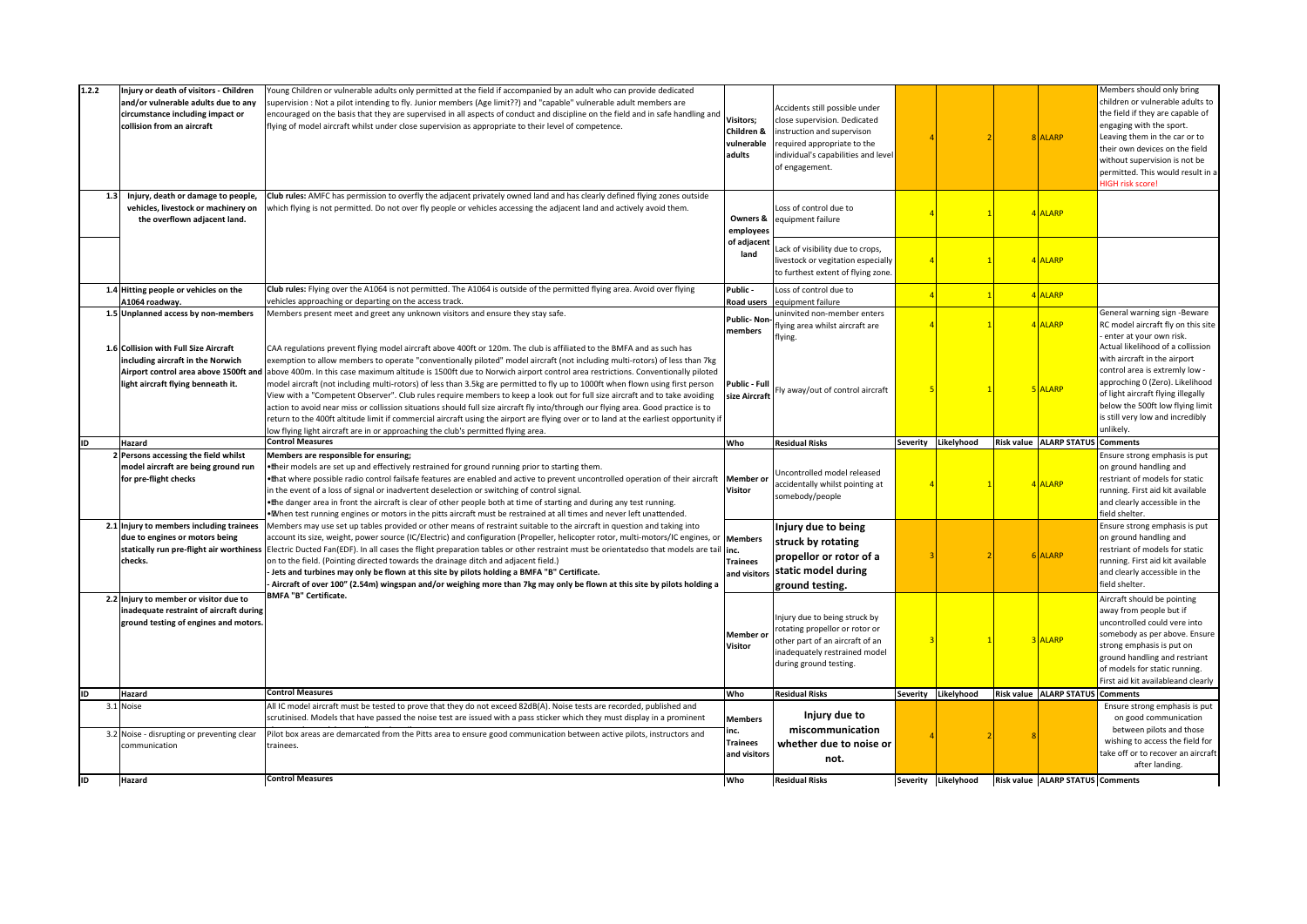|                            | 4.1 Slips trips & falls                                                                                                               | The site is an unmade field. Although the landing strip is generally well maintained the surrounding access ways, parking<br>area, pits, PBA and field(s) are uneven ground subject to becoming muddy and slippery when wet.<br>Members are<br>responsible for their own safety and should wear suitable footwear for the prevailing conditions underfoot and be aware of<br>the ground conditions taking care to watch where they are stepping. Especially when carrying aircraft or equipment.                                                                                                                          | <b>Members</b><br>inc.<br><b>Trainees</b><br>and visitors |                                                                                       |                |                     |                                  | General advice to members to<br>wear appropriate footwear and<br>take care of uneven ground.                                                                                                                                         |
|----------------------------|---------------------------------------------------------------------------------------------------------------------------------------|---------------------------------------------------------------------------------------------------------------------------------------------------------------------------------------------------------------------------------------------------------------------------------------------------------------------------------------------------------------------------------------------------------------------------------------------------------------------------------------------------------------------------------------------------------------------------------------------------------------------------|-----------------------------------------------------------|---------------------------------------------------------------------------------------|----------------|---------------------|----------------------------------|--------------------------------------------------------------------------------------------------------------------------------------------------------------------------------------------------------------------------------------|
|                            | 4.2 Danger of slip/tripping into one of the<br>drainage dykes or main drain                                                           | As above                                                                                                                                                                                                                                                                                                                                                                                                                                                                                                                                                                                                                  | <b>Members</b><br>inc.<br><b>Trainees</b><br>and visitors | Injury or drowning                                                                    |                |                     |                                  | The main drain is the biggest<br>hazard. Is it covered in our club<br>information with advice to<br>avoid going into it?                                                                                                             |
|                            | Hazard                                                                                                                                | <b>Control Measures</b>                                                                                                                                                                                                                                                                                                                                                                                                                                                                                                                                                                                                   | Who                                                       | <b>Residual Risks</b>                                                                 | Severity       | Likelyhood          | Risk value ALARP STATUS Comments |                                                                                                                                                                                                                                      |
|                            | 5 Drowning - Drainage dykes & main<br>drain                                                                                           | The drainage dykes either side of the field and the main drain at the NW end of the field all are step sided and can be full of<br>water. The main drain is fenced off????????(Is that true). Members are advised to take care when walking close to the edge.<br>Check the condition of the bridges before using them to ensure thay are safe to use. Not to go into the dyke or main drain to<br>retrieve an aircraft but get assistance from another and to use a lasoo or recovery pole.                                                                                                                              | <b>Members</b><br>inc.<br><b>Trainees</b><br>and visitors | Danger of drowning or<br>becoming stuck and unable to<br>climb out without assistance | $\overline{4}$ | $\overline{1}$      | 4 ALARP                          | The main drain is the biggest<br>hazard. Is it covered in our club<br>information with advice to<br>avoid going into it?                                                                                                             |
|                            | Hazard                                                                                                                                | <b>Control Measures</b>                                                                                                                                                                                                                                                                                                                                                                                                                                                                                                                                                                                                   | Who                                                       | <b>Residual Risks</b>                                                                 | Severity       | Likelyhood          | Risk value ALARP STATUS Comments |                                                                                                                                                                                                                                      |
|                            | 6.1 Cars - Collision with people                                                                                                      | Normal highway code rules of the road apply - Pedestrians have right of way/giveway to pedestrians                                                                                                                                                                                                                                                                                                                                                                                                                                                                                                                        |                                                           | None                                                                                  |                |                     |                                  | General comments in club                                                                                                                                                                                                             |
|                            | 6.2 Car accident - driving on slippery<br>uneven ground                                                                               | Drive slowly and with due care and attention to avoid car sliding out of control.                                                                                                                                                                                                                                                                                                                                                                                                                                                                                                                                         | <b>Members</b>                                            | None                                                                                  |                |                     |                                  | information about rough<br>ground, give way to                                                                                                                                                                                       |
|                            | 6.3 Car sliding out of control could fall into                                                                                        |                                                                                                                                                                                                                                                                                                                                                                                                                                                                                                                                                                                                                           | inc.                                                      |                                                                                       |                |                     |                                  | pedestrians, notional speed                                                                                                                                                                                                          |
|                            | the drainage ditch                                                                                                                    | As above                                                                                                                                                                                                                                                                                                                                                                                                                                                                                                                                                                                                                  | <b>Trainees</b>                                           | None                                                                                  |                |                     |                                  | limit of 10mph.                                                                                                                                                                                                                      |
|                            | 6.4 Car gets stuck in field                                                                                                           | Advice to monitor ground conditions taking into account recent weather conditions and not use the access road if there is a                                                                                                                                                                                                                                                                                                                                                                                                                                                                                               | and visitors                                              | None                                                                                  |                |                     |                                  |                                                                                                                                                                                                                                      |
|                            |                                                                                                                                       | risk of getting stuck in the mud. Also taking into account the type of vehicle and its off road capability.                                                                                                                                                                                                                                                                                                                                                                                                                                                                                                               |                                                           |                                                                                       |                |                     |                                  |                                                                                                                                                                                                                                      |
| <b>Risk is calc Hazard</b> | 7.1 Fire - Fuel                                                                                                                       | <b>Control Measures</b>                                                                                                                                                                                                                                                                                                                                                                                                                                                                                                                                                                                                   | Who                                                       | <b>Residual Risks</b>                                                                 |                | Severity Likelyhood | Risk value ALARP STATUS Comments |                                                                                                                                                                                                                                      |
|                            |                                                                                                                                       | No smoking is allowed in the pitts during fueling and defuelling. There is a Fire extinuisher in the field shelter.                                                                                                                                                                                                                                                                                                                                                                                                                                                                                                       |                                                           | Ignorance - uncontrolled<br>fuel being ignited by a<br>smoker                         |                |                     |                                  | s there a rule about not<br>smoking in the pits??                                                                                                                                                                                    |
| 7.2.1                      | Fire- Storage fuel (Glow/Nitro Fuel)                                                                                                  | Members are responsible for ensuring that they carry fuel in a suitable container and keep their fuel containers closed to<br>prevent spills and avoid fire hazard. Fuel and similar flamamable material must not be stored in the field shelter and it is not<br>permittred to do so.                                                                                                                                                                                                                                                                                                                                    |                                                           | Uncontrolled fuel being ignited<br>by any means                                       |                |                     |                                  | Rules for storage of fuel in the<br>field shelter: Fire proof fuel<br>storage container! Inside or<br>outside? Or say NO FUEL<br>STORAGE in the field shelter?                                                                       |
| 7.2.2                      | Fire - Storage and use of Petrol for<br>model aircraft                                                                                | Petrol is much more flammable than glow fuel and therefore demands greater caution and respect in using it safely.<br>Members using Petrol are responsible for ensuring that they carry fuel in a suitable container and keep their fuel containers<br>closed to prevent spills and avoid fire hazard. it is not permitted to store fuelin the field shelter. Members using petrol fuel<br>for their aircraft must carry a suitable Fire extinguisher with the fuel and ahve it available for use in the Pitts if necessary.                                                                                              | Members<br>inc.                                           | Uncontrolled fuel being ignited<br>by any means                                       |                |                     |                                  | s this a formal rule? - Should<br>we require pilots flying petrol<br>engined models to carry a fire<br>extinguisher OR to ensure that a<br>suitable fire extinguisher is<br>available in the pits before they<br>an fuel their plane |
| 7.2.3                      | Fire - Storage and use of Petrol for club<br>machinery and equipment                                                                  | Petrol for club machinery is stored in the equipment shed at the end of the field remote from normal flying activities. Only<br>club members carrying out field maintenance work have access to it. Club members carrying out field maintenance have<br>been familiarised with the equipment and fuelling it up safely with care to prevent fuel spills and contamination. Members<br>are not permitted to operate or fuel the equipment unless under supervision of an experienced senior member or commitee<br>member. A fire extinguisher is kept with the fuel in the equipment shed in case of inadvertent ignition. | Trainees<br>and visitors                                  | Uncontrolled fuel being ignited<br>by any means                                       |                |                     |                                  | Fire Extinguisher in the<br>equipmet shed? Do we have<br>one?                                                                                                                                                                        |
|                            | 7.3 Fire - Electrical                                                                                                                 | Members are responsible for ensuring the electrical safety of their model's electrical power supply and control circuit.<br>Guidance can be sought from club members on safe electrical practice for use of battery powered aircraft to prevent<br>inadvertent short circuits causing fires.                                                                                                                                                                                                                                                                                                                              |                                                           | None                                                                                  |                |                     |                                  |                                                                                                                                                                                                                                      |
|                            | 7.4 Fire - Batteries - incorrect charging<br>and/lack of monitoring of charging of<br>Lithium based batteries could lead to a<br>fire | Use the charging area provided with fire proof surface and flame deflector. For charging LiPo batteries LiPo fire proof liPo<br>charging bags must be used. The club has a LiPo charging bag available for members' use, it is kept in the field shelter. Ensure<br>the fire extinguisher is in place and available for use if needed.                                                                                                                                                                                                                                                                                    |                                                           | Ignorance                                                                             |                |                     |                                  | Do we have a fire extinguisher?<br>Where is it? Is it suitable for<br>electrical fires?                                                                                                                                              |
| 7.6                        | 7.5 Fire - Battery overload due to<br>mismatched motor/esc/battery<br>combination - could occur in flight                             | Members are responsible for ensuring the electrical safety of their model's electrical power supply and control circuit.<br>Guidance can be sought from club members on safe electrical practice for use of battery powered aircraft to prevent<br>mismatch of comonents causing fires.                                                                                                                                                                                                                                                                                                                                   |                                                           | Unexpected occurrence                                                                 |                |                     |                                  | Field fire? - Call 999                                                                                                                                                                                                               |
| ID                         | Hazard                                                                                                                                | <b>Control Measures</b>                                                                                                                                                                                                                                                                                                                                                                                                                                                                                                                                                                                                   | Who                                                       | <b>Residual Risks</b>                                                                 |                | Severity Likelyhood | Risk value ALARP STATUS Comments |                                                                                                                                                                                                                                      |
|                            | 8.1 Poisoning - Fuel containing<br>Nitromethane                                                                                       | Members are responsible for their own safety. Follow safety instructions provided with fuel. DO NOT consume fuel or eat<br>food items that have been contaminated with it. Wash hands if splashed or contaaminated with fuel and before eating.                                                                                                                                                                                                                                                                                                                                                                           | <b>Members</b><br>inc.                                    | None.                                                                                 |                |                     |                                  | Club information                                                                                                                                                                                                                     |
|                            | 8.2 Poisoning - Lead                                                                                                                  | General advice - Lead is poisonous and builds upin the body over time. Do not consume it. Wash hands after handling lead<br>and before eating.                                                                                                                                                                                                                                                                                                                                                                                                                                                                            | <b>Trainees</b><br>and visito                             | None.                                                                                 |                |                     |                                  | Club information                                                                                                                                                                                                                     |